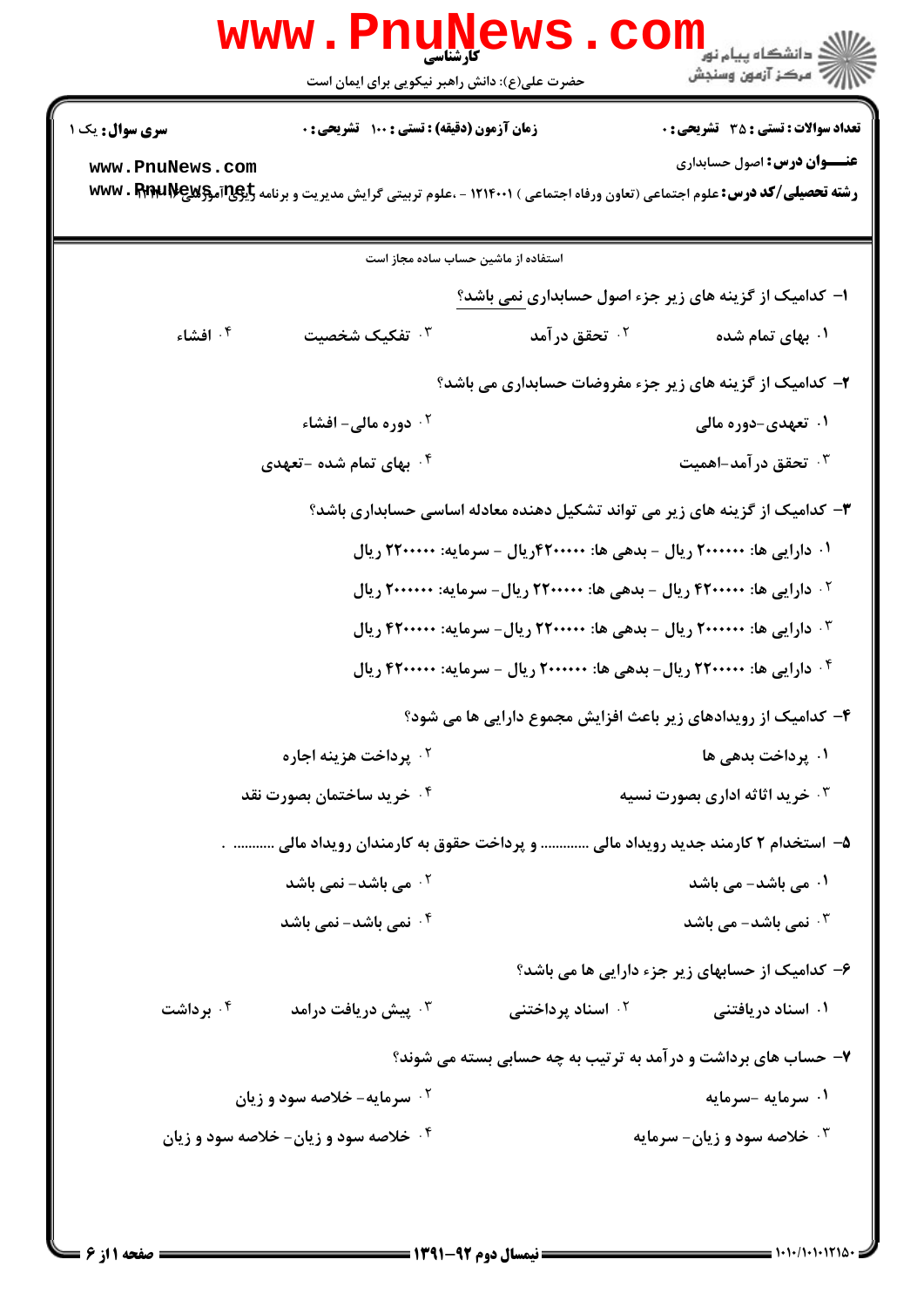|                                                                                                                     | www.Pnune<br>حضرت علی(ع): دانش راهبر نیکویی برای ایمان است                                             |                                                                         | الان دانشگاه پيام نور<br>۱۳۸۰ مرکز آزمون وسنجش                                                                                                                                       |
|---------------------------------------------------------------------------------------------------------------------|--------------------------------------------------------------------------------------------------------|-------------------------------------------------------------------------|--------------------------------------------------------------------------------------------------------------------------------------------------------------------------------------|
| <b>سری سوال : ۱ یک</b>                                                                                              | زمان آزمون (دقیقه) : تستی : ۱۰۰٪ تشریحی : ۰                                                            |                                                                         | <b>تعداد سوالات : تستی : 35 ٪ تشریحی : 0</b>                                                                                                                                         |
| www.PnuNews.com                                                                                                     |                                                                                                        |                                                                         | <b>عنـــوان درس:</b> اصول حسابداری<br><b>رشته تحصیلی/کد درس:</b> علوم اجتماعی (تعاون ورفاه اجتماعی ) ۱۲۱۴۰۰۱ - ،علوم تربیتی گرایش مدیریت و برنامه <mark>WWW . PpppLIV</mark> e و WWW |
|                                                                                                                     |                                                                                                        |                                                                         | ۸– مانده بستانکار حساب خلاصه سود و زیان نشان دهنده چیست؟                                                                                                                             |
| ۰۴ سود خالص                                                                                                         | ۰۳ در آمد طی دوره                                                                                      | ۰ <sup>۲</sup> زیان خالص                                                | ۰۱ سرمایه پایان دوره                                                                                                                                                                 |
|                                                                                                                     |                                                                                                        |                                                                         | ۹– کدام گزینه در مورد فرض تعهدی درست می باشد؟                                                                                                                                        |
|                                                                                                                     | ۰۱ در آمد ها به محض دریافت وجه نقد و هزینه ها به محض تحمیل شناسایی و ثبت می شوند.                      |                                                                         |                                                                                                                                                                                      |
|                                                                                                                     | <sup>۲ .</sup> در آمد ها به محض دریافت وجه نقد و هزینه ها به محض پرداخت وجه نقد شناسایی و ثبت می شوند. |                                                                         |                                                                                                                                                                                      |
|                                                                                                                     | درآمد ها به محض تحقق و هزینه ها به محض پرداخت وجه نقد شناسایی و ثبت می شوند. $\cdot$                   |                                                                         |                                                                                                                                                                                      |
|                                                                                                                     |                                                                                                        | ۰۴ در آمد ها به محض تحقق و هزینه ها به محض تحمیل شناسایی و ثبت می شوند. |                                                                                                                                                                                      |
|                                                                                                                     |                                                                                                        |                                                                         | <b>۱۰</b> - کدامیک از گزینه های زیر فقط بر یک طرف معادله حسابدرای اثر می گذارد؟                                                                                                      |
|                                                                                                                     | <sup>۲</sup> ۰ پرداخت بدهی ها                                                                          |                                                                         | ۰۱ خرید ساختمان بصورت نقد                                                                                                                                                            |
|                                                                                                                     | ۰۴ دریافت وام از بانک                                                                                  |                                                                         | ۰۳ خرید ملزومات بصورت نسیه                                                                                                                                                           |
| ۱۱– اگر در طی دوره مالی مجموع دارایی ها ۴۰۰۰۰۰۰ ریال افزایش یابد و بدهی ها نیز ۱۵۰۰۰۰۰ ریال کاهش یابد، سرمایه پایان |                                                                                                        |                                                                         |                                                                                                                                                                                      |
|                                                                                                                     |                                                                                                        |                                                                         | دوره نسبت به اول دوره چه تغییری کرده است؟                                                                                                                                            |
|                                                                                                                     | <sup>۲</sup> ۰ ۲۵۰۰۰۰۰ ریال افزایش یافته                                                               |                                                                         | ۰۱ ۲۵۰۰۰۰۰۰ ریال کاهش یافته                                                                                                                                                          |
|                                                                                                                     | ۰۴ مینه ۵۵۰۰۰۰۰ رال کاهش یافته                                                                         |                                                                         | ۰۳ محمده۱۰ ریال افزایش یافته                                                                                                                                                         |
|                                                                                                                     |                                                                                                        |                                                                         | ۱۲- با فروش ساختمان بصورت نسیه چه حسابی بدهکار می شود؟                                                                                                                               |
| بانک $\cdot$ ۴                                                                                                      | ساختمان $\cdot$ "                                                                                      | <sup>۲</sup> ۰ حسابهای دریافتنی                                         | ۰۱ حسابهای پرداختنی                                                                                                                                                                  |
|                                                                                                                     |                                                                                                        |                                                                         | ۱۳- وسیله نقلیه ای به ارزش ۸۰ میلیون خریداری شد و ۲۰ درصد آن بصورن نقد پرداخت شد. بابت این رویداد چه حساب یا<br>حسابهایی بستانکار می شود؟                                            |
|                                                                                                                     | <sup>۲ .</sup> حسابهای پرداختنی                                                                        |                                                                         | ۰۱ صندوق                                                                                                                                                                             |
|                                                                                                                     | ۰۴ صندوق- حسابهای پرداختنی                                                                             |                                                                         | ۰ <sup>۳</sup> صندوق- حسابهای دریافتنی                                                                                                                                               |
|                                                                                                                     |                                                                                                        |                                                                         | ۱۴- هزینه حقوق در کدامیک از گزارش های مالی گزارش می شود؟                                                                                                                             |
|                                                                                                                     | ۰ <sup>۲</sup> ترازنامه                                                                                |                                                                         | ۰۱ صورت سود و زیان                                                                                                                                                                   |
|                                                                                                                     | ۰۴ تراز آزمایشی اختتامی                                                                                |                                                                         | صوتحساب سرمايه $\cdot^{\mathsf{y}}$                                                                                                                                                  |
|                                                                                                                     |                                                                                                        |                                                                         |                                                                                                                                                                                      |

 $= 1.1 - 11.1110$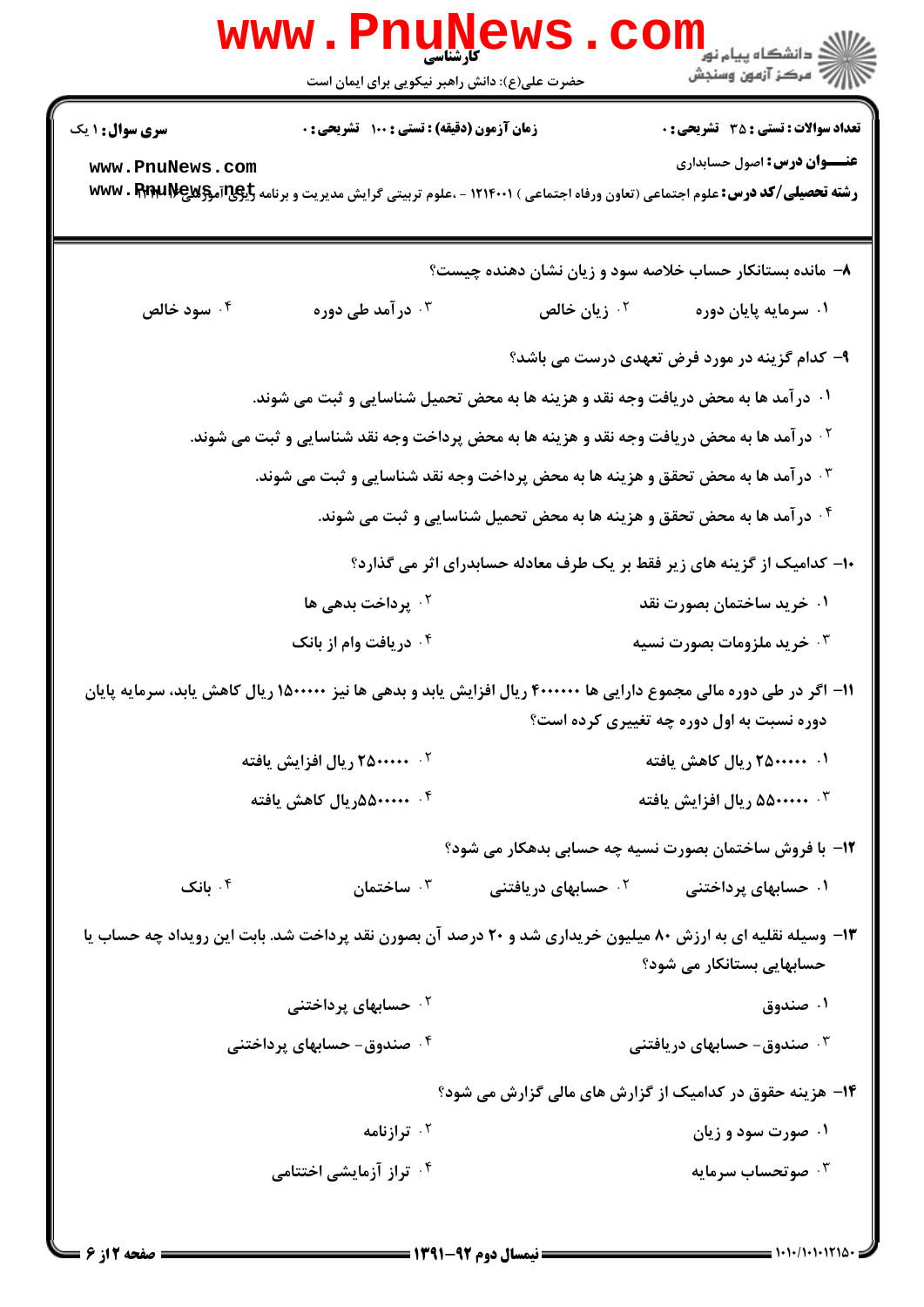|                                                                                                                                                                                                                                                                  | <b>www.PnuNews</b>                                                                                                                                                                                                                           |                                                                    |                                                                                    |  |
|------------------------------------------------------------------------------------------------------------------------------------------------------------------------------------------------------------------------------------------------------------------|----------------------------------------------------------------------------------------------------------------------------------------------------------------------------------------------------------------------------------------------|--------------------------------------------------------------------|------------------------------------------------------------------------------------|--|
|                                                                                                                                                                                                                                                                  | حضرت علی(ع): دانش راهبر نیکویی برای ایمان است                                                                                                                                                                                                |                                                                    |                                                                                    |  |
| <b>سری سوال :</b> ۱ یک<br>www.PnuNews.com                                                                                                                                                                                                                        | زمان آزمون (دقیقه) : تستی : 100 تشریحی : 0<br><b>رشته تحصیلی/کد درس:</b> علوم اجتماعی (تعاون ورفاه اجتماعی ) ۱۲۱۴۰۰۱ - ،علوم تربیتی گرایش مدیریت و برنامه <b>تایپاتاتهوکیWwv . RPARLIV</b>                                                   |                                                                    | <b>تعداد سوالات : تستی : 35 تشریحی : 0</b><br><b>عنـــوان درس:</b> اصول حسابداری   |  |
|                                                                                                                                                                                                                                                                  | ۱۵– مانده کدامیک از حساب های زیر در تراز آزمایشی اصلاح شده و تراز آزمایشی اختتامی تغییر نمی کند؟                                                                                                                                             |                                                                    |                                                                                    |  |
|                                                                                                                                                                                                                                                                  | ۰ <sup>۲</sup> هزینه استهلاک ساختمان                                                                                                                                                                                                         |                                                                    | ۰۱ در آمد                                                                          |  |
|                                                                                                                                                                                                                                                                  | ۰۴ استهلاک انباشته ساختمان                                                                                                                                                                                                                   |                                                                    | ۰۳ سرمایه                                                                          |  |
|                                                                                                                                                                                                                                                                  | ۱۶- کدام گزینه در طبقه بندی ترازنامه جزء دارایی های جاری گزارش می شود؟                                                                                                                                                                       |                                                                    |                                                                                    |  |
| ۰ <sup>۴</sup> حسابهای پرداختنی                                                                                                                                                                                                                                  | ۰ <sup>۳</sup> پیش دریافت در آمد                                                                                                                                                                                                             | ۰ <sup>۲</sup> حسابهای دریافتنی                                    | ۰۱ اثاثه اداری                                                                     |  |
| ۱۷– اگر مانده حساب ساختمان و استهلاک انباشته در تراز آزمایشی اصلاح <u>نشده</u> به ترتیب ۲۰۰۰۰۰۰۰ و ۲۰۰۰۰۰۰ ریال باشد،<br>ارزش اسقاط ساختمان ۳۰۰۰۰۰۰ ریال و عمر مفید آن ۲۰ سال بر آورد شده باشد. مانده استهلاک انباشته در تراز آزمایشی<br>اصلاح شده چند ریال است؟ |                                                                                                                                                                                                                                              |                                                                    |                                                                                    |  |
| $\mathbf{Y}/\mathbf{Q}_{\bullet\bullet}/\bullet\bullet\bullet\cdot\mathbf{f}$                                                                                                                                                                                    | $\mathbf{Y}/\mathbf{A}\mathbf{\Delta}\cdot\mathbf{I}\cdots$ $\mathbf{Y}$                                                                                                                                                                     |                                                                    | $T/\Lambda\Delta$ . $\cdots$ .                                                     |  |
|                                                                                                                                                                                                                                                                  |                                                                                                                                                                                                                                              |                                                                    | ۱۸– کدامیک از گزینه های زیر جریان اطلاعات در سیستم حسابداری را نشان می دهد؟        |  |
|                                                                                                                                                                                                                                                                  |                                                                                                                                                                                                                                              | ۰۱ سند حسابداری- دفتر کل- دفتر روزنامه - صورتهای مالی- ترازازمایشی |                                                                                    |  |
|                                                                                                                                                                                                                                                                  |                                                                                                                                                                                                                                              |                                                                    | ۰۲ دفتر روزنامه- دفتر کل-تراز ازمایشی- سند حسابداری-صورتهای مالی                   |  |
|                                                                                                                                                                                                                                                                  |                                                                                                                                                                                                                                              |                                                                    | ۰۳ دفتر روزنامه-سند حسابداری-دفتر کل-ترازازمایشی-صورتهای مالی                      |  |
|                                                                                                                                                                                                                                                                  |                                                                                                                                                                                                                                              |                                                                    | ۰۴ سند حسابداری-دفتر روزنامه-دفتر کل-ترازازمایشی- صورتهای مالی                     |  |
|                                                                                                                                                                                                                                                                  |                                                                                                                                                                                                                                              |                                                                    | ۱۹- در رویداد پرداخت بدهی مربوط به خرید نسیه آثاثه اداری ، چه حسابی بدهکار می شود؟ |  |
| ۰۴ حسابهای دریافتنی                                                                                                                                                                                                                                              | ۰ <sup>۳</sup> حسابهای پرداختنی                                                                                                                                                                                                              | ۰۲ صندوق                                                           | ۰۱ اثاثه اداری                                                                     |  |
|                                                                                                                                                                                                                                                                  |                                                                                                                                                                                                                                              |                                                                    | ۲۰– کدامیک از رویداد های مالی زیر باعث کاهش مانده دفتر کل حسابهای پرداختنی می شود؟ |  |
|                                                                                                                                                                                                                                                                  | ۰ <sup>۲</sup> خرید نسیه اثاثه داری                                                                                                                                                                                                          |                                                                    | ۰۱ پرداخت بدهی مربوط به خریدهای نسیه                                               |  |
|                                                                                                                                                                                                                                                                  | ۰۴ اخذ وام از بانک                                                                                                                                                                                                                           |                                                                    | ۰۳ اعطاء قرض به دیگران                                                             |  |
|                                                                                                                                                                                                                                                                  | <b>۲۱</b> – شرکت تبلیغاتی الف در تاریخ ۸۰/۱۰/۰۱ قراردادی ۶ ماهه جهت انجام کارهای تبلیغاتی با شرکت ب به مبلغ ۶۰۰۰۰۰۰ ریال<br>منعقد نمود. در همین تاریخ ۱۰ درصد از مبلغ قرارداد را دریافت نمود. بابت این رویداد چه حسابی و به چه مبلغی در دفتر |                                                                    | روزنامه شرکت الف بستانکار می شود؟                                                  |  |
|                                                                                                                                                                                                                                                                  | <sup>۲ .</sup> پیش دریافت در آمد - <i>۶۰۰/۰۰۰ ر</i> یال                                                                                                                                                                                      |                                                                    | ۰۱ پیش دریافت در آمد -۶/۰۰۰/۰۰۰ ریال                                               |  |
|                                                                                                                                                                                                                                                                  | ۰۴ درآمد -۰۰۰/۰۰۰/۶                                                                                                                                                                                                                          |                                                                    | $9$ ۰۲ بانک - ۰۰۰/۰۰۰/۶                                                            |  |

 $= 1.1 - 11.11114$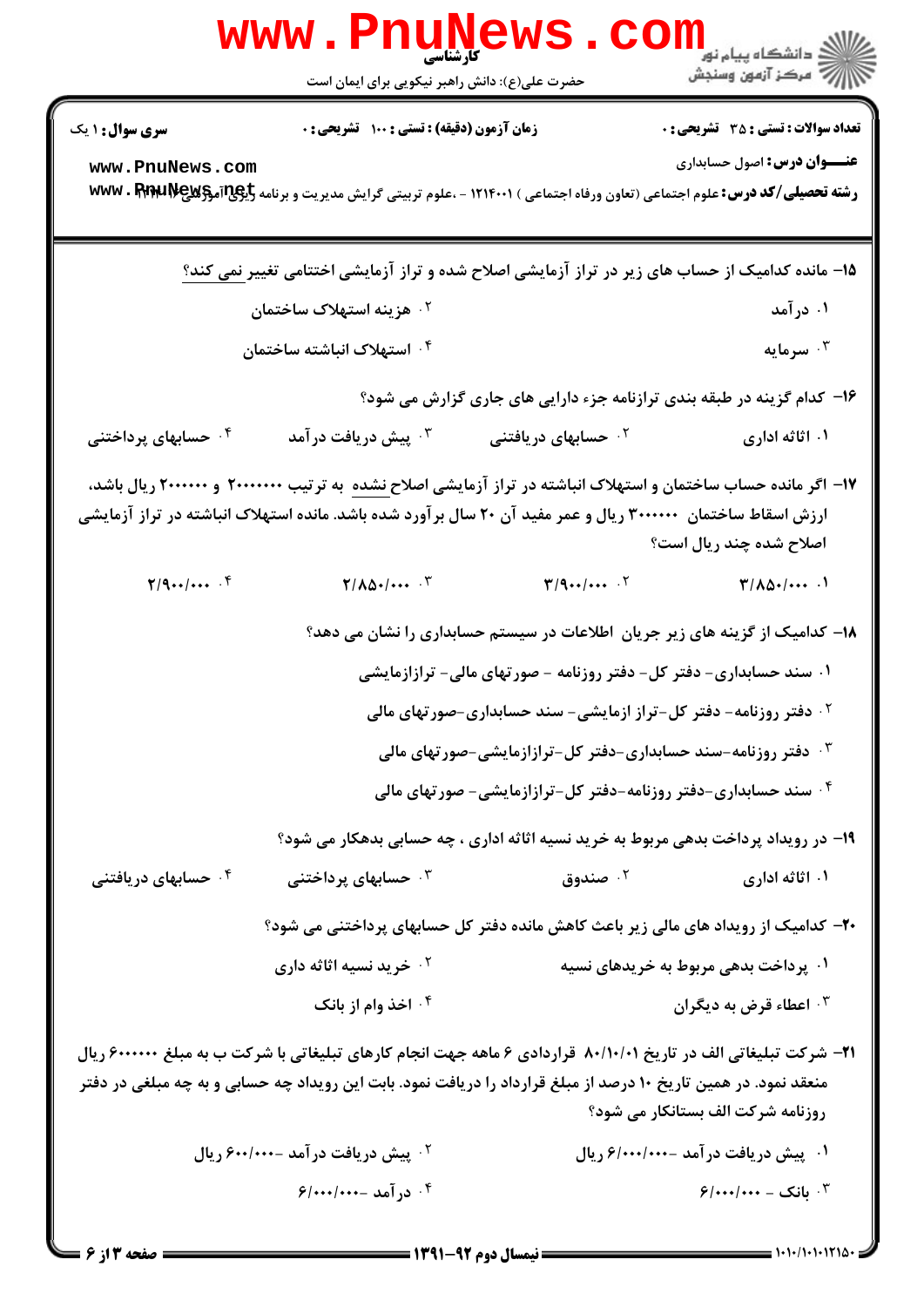|                        | www.PnuNews.<br>` کارشناس <i>ی</i><br>حضرت علی(ع): دانش راهبر نیکویی برای ایمان است | الا دانشگاه پیام نور<br>اگر دانشگاه پیام نور<br>اگر مرکز آزمون وسنجش                                                                                                                                                      |
|------------------------|-------------------------------------------------------------------------------------|---------------------------------------------------------------------------------------------------------------------------------------------------------------------------------------------------------------------------|
| <b>سری سوال : ۱ یک</b> | زمان آزمون (دقیقه) : تستی : ۱۰۰ تشریحی : ۰                                          | <b>تعداد سوالات : تستی : 35 ٪ تشریحی : 0</b>                                                                                                                                                                              |
| www.PnuNews.com        |                                                                                     | <b>عنـــوان درس:</b> اصول حسابداري<br><b>رشته تحصیلی/کد درس:</b> علوم اجتماعی (تعاون ورفاه اجتماعی ) ۱۲۱۴۰۰۱ - ،علوم تربیتی گرایش مدیریت و برنامه <b>WWW . FRIRLIVE و WWW</b>                                             |
|                        |                                                                                     | ۲۲– اگر مانده حساب ملزومات در تراز آزمایشی اصلاح نشده ۲۰۰۰۰۰۰ ریال باشد و در طی سال ۸۰۰۰۰۰ ریال ملزومات مصرف<br>شده باشد، ًدر ثبت اصلاحی                                                                                  |
|                        |                                                                                     | ۰۱ حساب ملزومات ۸۰۰۰۰۰ ریال بستانکار می شود                                                                                                                                                                               |
|                        |                                                                                     | ۰۲ حساب ملزومات ۱۲۰۰۰۰۰ ریال بدهکار می شود                                                                                                                                                                                |
|                        |                                                                                     | ۰۳ حساب هزینه ملزومات ۸۰۰۰۰۰ ریال بستانکار می شود                                                                                                                                                                         |
|                        |                                                                                     | ۰۴ حساب هزینه ملزومات ۱۲۰۰۰۰۰ ریال بدهکار می شود                                                                                                                                                                          |
|                        |                                                                                     | ۲۳- کدامیک از حساب های زیر موقت است؟                                                                                                                                                                                      |
|                        | ۰ <sup>۲</sup> سرمایه                                                               | ۰۱ استهلاک انباشته وسایل نقلیه                                                                                                                                                                                            |
|                        | ۰۴ در آمد                                                                           | ۰۳ پیش دریافت در آمد                                                                                                                                                                                                      |
|                        |                                                                                     | ۲۴- اگر شرکت در پایان سال مالی زیان  داشته باشد ، در ارتباط با ثبت بستن حساب خلاصه سود و زیان کدام گزینه صحیح<br>است؟                                                                                                     |
|                        | <b>گ حساب سرمایه بستانکار می شود</b>                                                | ۰۱ حساب سرمایه بدهکار می شود                                                                                                                                                                                              |
|                        | ۰۴ حساب درامد بدهکار می شود                                                         | ۰۳ حساب خلاصه سود و زیان بدهکار می شود                                                                                                                                                                                    |
|                        |                                                                                     | ۲۵- اگر سرمایه پایان دوره نسبت به اول دروه ۳۰۰۰۰۰۰ ریال کاهش داشته باشد و سرمایه گذاری مجدد و برداشت به ترتیب<br>۲۲۰۰۰۰۰ و ۲۵۰۰۰۰۰ ریال باشد، مبلغ سود یا زیان دوره مالی چند ریال است؟                                    |
|                        | ۲. <b>۲۷۰۰۰۰۰ زیان خالص</b>                                                         | ۰۱ ۲۷۰۰۰۰۰۰ سود خالص                                                                                                                                                                                                      |
|                        | ۰۴ ۳۳۰۰۰۰۰۰ زیان خالص                                                               | ۰۳ - ۳۳۰۰۰۰۰ سود خالص                                                                                                                                                                                                     |
|                        |                                                                                     | ۲۶- کدامیک از گزینه های زیرازنظرماهیت با بقیه متفاوت است؟                                                                                                                                                                 |
|                        | <sup>۲</sup> ۰ در آمداجاره- هزینه استهلاک                                           | ۰۱ پیش دریافت- حسابهای دریافتنی                                                                                                                                                                                           |
|                        | ۰۴ اسناد پرداختنی- اسناد دریافتنی                                                   | ۰۳ حسابهای پرداختنی- پیش پرداخت بیمه                                                                                                                                                                                      |
|                        |                                                                                     | ۲۷– شرکت الف بابت تعمیرات لوازم اداری خود با شرکت تعمیراتی ب قراردادی به مبلغ ۱۰۰۰۰۰۰ ریال منعقد و ۲۰۰۰۰۰ ریال از<br>مبلغ قرارداد را در همین تاریخ پرداخت نمود. بابت این رویداد چه حسابی در دفاتر شرکت ب بستانکار می شود؟ |
|                        | <sup>۲ .</sup> پیش دریافت درامد                                                     | ۰۱ صندوق                                                                                                                                                                                                                  |
|                        | ۰۴ هزینه تعمیرات                                                                    | ۰۳ پیش پرداخت تعمیرات                                                                                                                                                                                                     |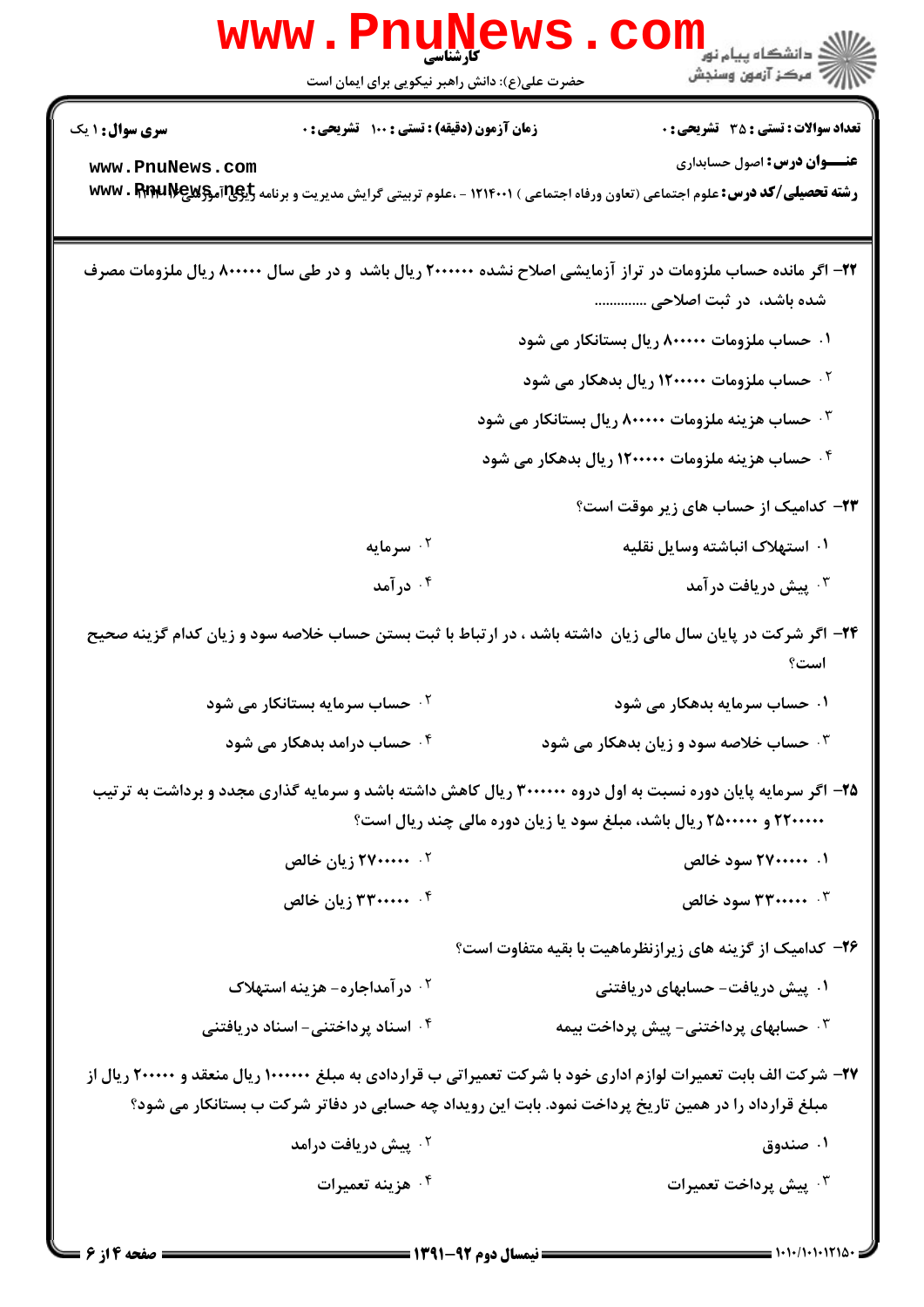|                                                | www.PnuNews.                                                                                                                          |                                                                                   | الاد دانشگاه پيام نور<br>الاد مرکز آزمون وسنجش                                   |
|------------------------------------------------|---------------------------------------------------------------------------------------------------------------------------------------|-----------------------------------------------------------------------------------|----------------------------------------------------------------------------------|
|                                                | حضرت علی(ع): دانش راهبر نیکویی برای ایمان است                                                                                         |                                                                                   |                                                                                  |
| <b>سری سوال : ۱ یک</b>                         | زمان آزمون (دقیقه) : تستی : ۱۰۰ آتشریحی : ۰                                                                                           |                                                                                   | <b>تعداد سوالات : تستي : 30 تشريحي : 0</b><br><b>عنـــوان درس:</b> اصول حسابداری |
| www.PnuNews.com                                | <b>رشته تحصیلی/کد درس:</b> علوم اجتماعی (تعاون ورفاه اجتماعی ) ۱۲۱۴۰۰۱ - ،علوم تربیتی گرایش مدیریت و برنامه <b>WWW . FERELIVE کلا</b> |                                                                                   |                                                                                  |
|                                                | ۲۸– شرت الف بابت بیمه یکساله ساختمان شرکت در تاریخ ۱۳۸۹/۰۸/۰۱ مبلغ ۶۰۰۰۰۰۰ ریال پرداخت نمود. در پایان سال بابت                        |                                                                                   | ثبت اصلاحی                                                                       |
|                                                | <sup>۲</sup> ۰ پیش پرداخت بیمه ۶۰۰۰۰۰۰۰ ریال بستانکار می شود                                                                          |                                                                                   | ۰۱ هزینه بیمه ۲۰۰۰۰۰۰ ریال بدهکار می شود                                         |
|                                                | ۰۴ پیش پرداخت بیمه ۶۰۰۰۰۰۰۰ ریال بدهکار می شود                                                                                        |                                                                                   | هزینه بیمه ۲۵۰۰۰۰۰ ریال بدهکار می شود $\cdot$                                    |
|                                                |                                                                                                                                       | ۲۹- در مورد افزایش کدامیک از حسابهای زیر قاعده بدهکار - بستانکار کردن متفاوت است؟ |                                                                                  |
| ۰ <sup>۴</sup> پیش دریافت درامد                | يش پرداخت بيمه $\cdot^{\mathsf{y}}$                                                                                                   | ۰ <sup>۲</sup> هزینه بیمه                                                         | ۰۱ برداشت                                                                        |
|                                                | ۳۰– اگر در طی دوره مالی مجموع درامدها و هزینه ها به ترتیب ۶۰۰۰۰۰۰ و ۴۵۰۰۰۰۰ ریال و مانده برداشت ۱۲۰۰۰۰۰ ریال باشد،                    | بعد از بستن حسابهای موقت مانده حساب سرمایه چه تغییری می کند؟                      |                                                                                  |
|                                                | <b>۲ <i>۳۰۰/۰۰۰</i> ریال افزایش می یابد</b>                                                                                           | ۰۱ ۱/۵۰۰/۰۰۰ ریال افزایش می یابد                                                  |                                                                                  |
|                                                | ۰۴ <i>۲/۷۰۰/۰۰۰ ر</i> یال کاهش می یابد                                                                                                | ۰۳ - ۳۰۰/۰۰۰ ریال کاهش می یابد                                                    |                                                                                  |
|                                                | ۳۱– شرکت آسیا وسیله نقلیه ای با ارزش ۱۰۰ میلیون را خریداری نمود و ۲۰ میلیون آن را نقدا پرداخت نمود. بابت این رویداد:                  |                                                                                   |                                                                                  |
|                                                | <sup>۲ .</sup> بدهی ها ۸۰ میلیون کاهش می یابد                                                                                         |                                                                                   | ۰۱ دارایی ها ۸۰ میلیون افزایش می یابد                                            |
| ۰۴ وسیله نقلیه ۲۰ میلیون افزایش می یابد        |                                                                                                                                       | ۰ <sup>۳</sup> صندوق ۲۰ میلیون افزایش می یابد                                     |                                                                                  |
|                                                |                                                                                                                                       |                                                                                   | ٣٢- ايجاد هزينه ها مي تواند باعث  شود.                                           |
| ۰۴ افزایش سرمایه                               | کاهش بدهی ها $\cdot^{\mathsf{y}}$                                                                                                     | ۰ <sup>۲</sup> افزایش بدهی ها                                                     | ۰۱ افزایش دارایی ها                                                              |
|                                                |                                                                                                                                       | می شود.                                                                           | ٣٣- برداشت باعث  و تحقق درامد باعث                                               |
|                                                | ۰ <sup>۲</sup> کاهش سرمایه- کاهش دارایی ها                                                                                            |                                                                                   | ۰۱ کاهش دارایی ها- افزایش دارایی ها                                              |
| ۰ <sup>۴</sup> افزایش دارایی ها- افزایش سرمایه |                                                                                                                                       | ۰ <sup>۳</sup> افزایش بدهی ها- افزایش سرمایه                                      |                                                                                  |
|                                                | 34- شرکت الف از بانک تجارت وامی به مبلغ ۲۰۰۰۰۰۰۰ ریال دریافت و به حساب جاری شرکت نزد همان بانک واریز نمود. بابت                       |                                                                                   | این رویداد                                                                       |
|                                                | <b>گ حساب وام پرداختنی بستانکار می شود</b>                                                                                            |                                                                                   | ۰۱ حساب وام دریافتنی بدهکار می شود                                               |
|                                                | ۰۴ حساب وام پرداختنی بدهکار می شود                                                                                                    |                                                                                   | ۰ <sup>۳</sup> حساب بانک بستانکار می شود $\cdot$                                 |
|                                                |                                                                                                                                       |                                                                                   |                                                                                  |